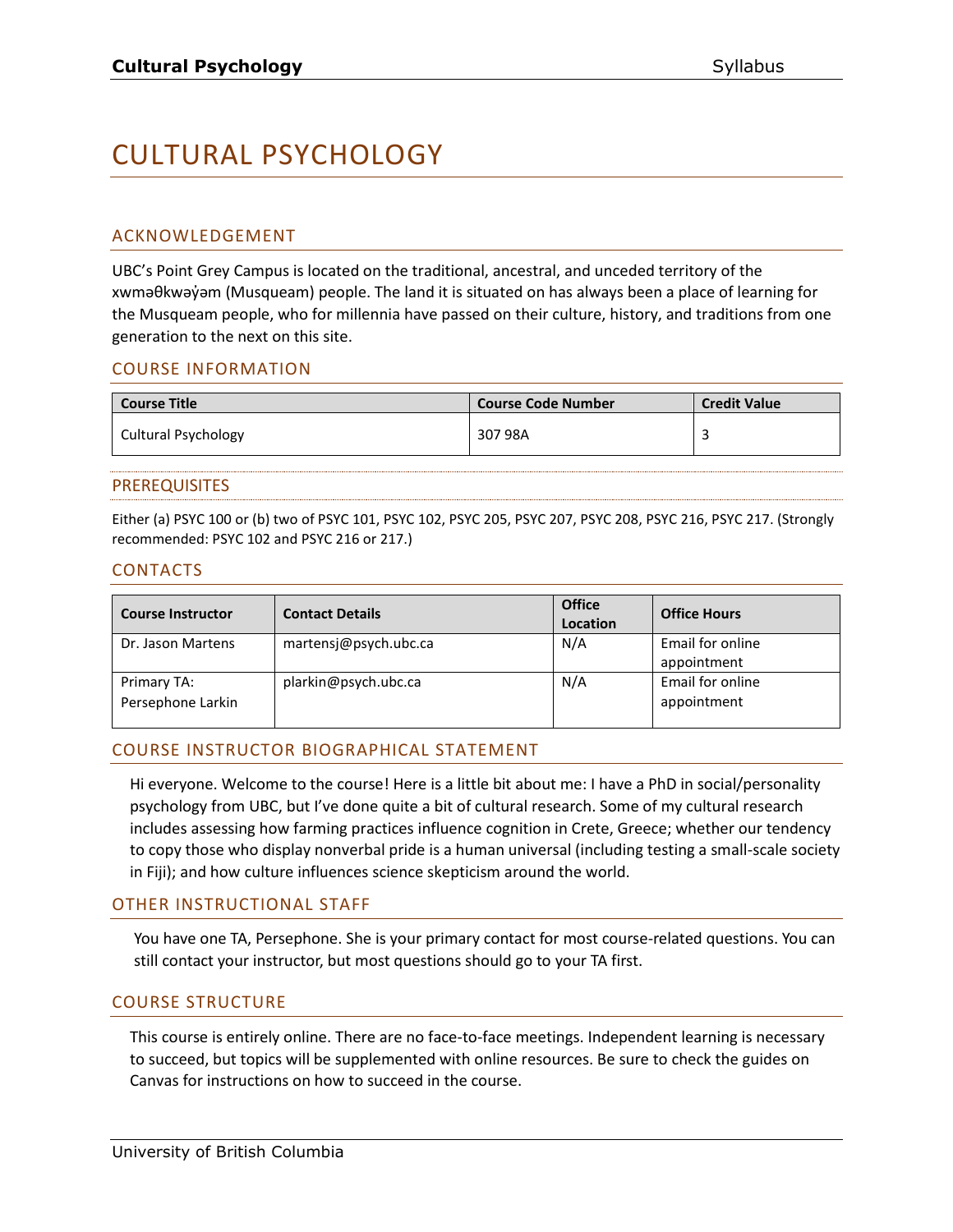# SCHEDULE OF TOPICS

Besides the items in **bold**, the schedule is recommended to help you keep up with the course. You have a bit of freedom on when you complete certain tasks (e.g., when you read the chapters). The bold items are subject to change, but every effort will be made to stick to the schedule. However, unforeseen circumstances might warrant a change (e.g., serious IT issues at UBC, illness, pandemic, etc.), but any change will be communicated to you through Canvas or your university email.

| <b>Weeks</b>   | <b>Module</b>                                                                                   | <b>Topics/Notes</b>                                                                                                                                                                                                  | <b>Readings</b>     |
|----------------|-------------------------------------------------------------------------------------------------|----------------------------------------------------------------------------------------------------------------------------------------------------------------------------------------------------------------------|---------------------|
| May 10-27      | 1 - Where Does<br>Culture Come From,<br>Why Does it Matter,<br>and How Can We<br>Study it?      | Week's Topics:<br>Introduction; Culture and<br>human nature; Cultural<br>evolution; Cultural<br>Interview 1; Exam 1 on<br>Module 1 (chapters 1-3<br>and associated resources);<br>NO CLASS May 24<br>(Victoria Day)  | Chapters 1, 2, 3    |
| Ends June 16   | 2 - How Does Culture<br>Come to Shape<br>People?                                                | Week's Topics: Methods;<br>Development and<br>socialization; Self and<br>personality; Cultural<br>Interview 2; Exam 2 on<br><b>Module 2 (chapters 4-6</b><br>and associated resources)                               | Chapters 4, 5, 6    |
| Ends July 6    | 3 - Multicultural<br>Societies and How<br><b>Culture Influences</b><br>What we Want and<br>Feel | Week's Topics: Living in<br>multicultural worlds;<br>Motivation; Emotions;<br><b>Cultural Interview 3; Exam</b><br>3 on Module 3 (chapters<br>7, 8, 10 and associated<br>resources); NO CLASS July<br>1 (Canada Day) | Chapters 7, 8, 10   |
| Ends July 26   | 4 - How Culture<br>Shapes How we Think,<br>Value, and Have<br>Relationships                     | <b>Week's Topics: Cognition</b><br>and perception; Attraction<br>and relationships; Morality<br>and religion; Cultural<br>Interview 4; Exam 4 on<br>Module 4 (chapters 9, 11,<br>and 12 and associated<br>resources) | Chapters 9, 11, 12  |
| Ends August 12 | 5 - Culture in Our<br>Health and Work                                                           | <b>Week's Topics: Physical</b><br>health; Mental health;<br>Organizations, leadership<br>and justice; Last day to<br>submit the Poster Project<br>is August 12, which is last                                        | Chapters 13, 14, 15 |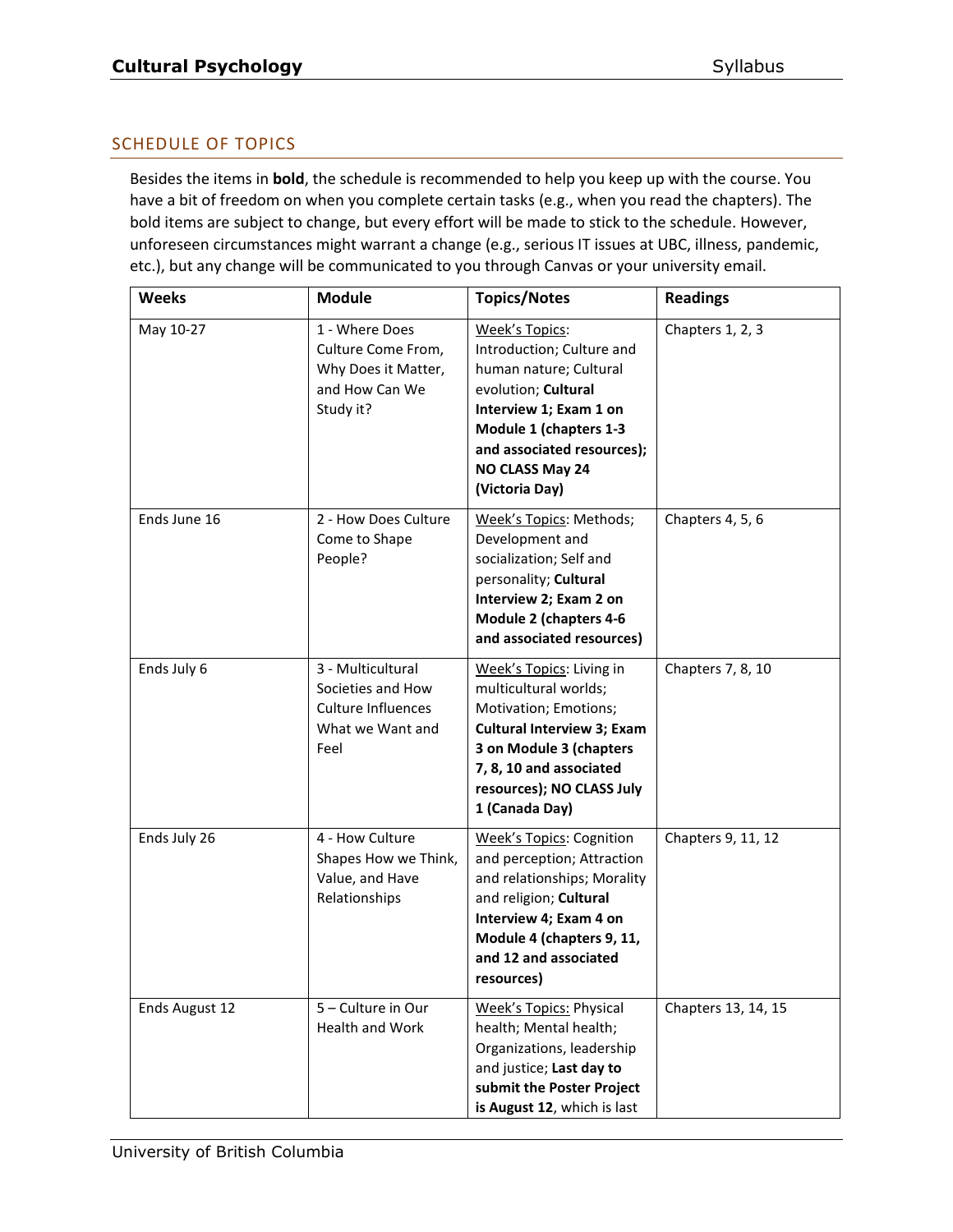|                                           | day of class; NO CLASS<br>August 2 (BC Day) |  |
|-------------------------------------------|---------------------------------------------|--|
| Final Exam Period:<br><b>August 16-20</b> | There is NO final exam for<br>this course   |  |

# LEARNING OUTCOMES

This course will explore how culture influences human psychology. The relations between culture and psychology are both complex and profound. We'll be considering a number of difficult questions including: What is human nature? How do culture and self make each other up? What methodologies can we use to study culture in psychology? How do various ways of thinking differ across cultures? What happens when different cultures collide? How do cultures change or persist over time? The goals of the course are to introduce you to the field of cultural psychology, stimulate critical thinking and analytic skills generally, and help you think about your own values from a cultural perspective.

# LEARNING ACTIVITIES

Without regular meetings to prime you when tasks are to be completed, it is your responsibility to keep up with the content of the class. You should go on Canvas and check your UBC email regularly to ensure you do not miss important information. Being active in discussions will contribute to your knowledge retention.

## LEARNING MATERIALS

Heine, S. J. (2020). Cultural Psychology. 4th Edition. New York: W. W. Norton.

Previous editions do not contain the same material, so they are not recommended. The  $4<sup>th</sup>$  edition is the latest edition and reorganizes content and adds a new chapter, so it is rather different from previous versions. The textbook can be purchased at the UBC bookstore. It might be available through other third party dealers. Feel free to use alternative formats (e.g., e-texts, used texts, etc.).

Canvas will be used heavily. Your exams will all be completed on Canvas, and this is the primary means of communicating with you and distributing other resources. You must have access to Canvas (e.g., computer and internet access) to complete this course.

## ASSESSMENTS OF LEARNING

4 Module exams worth 19% each, 76% total, will occur after each of the first 4 modules. There is no module exam for the last module. The exams are multiple choice and completed on Canvas. 4 cultural interviews worth 1% each, 4% total, will occur after each of the first 4 modules. The mini poster project is worth 20% and can be submitted at any time, but must be submitted before the end of the course (the official last day of class) and include content from each module.

Late exams/assignments will receive 10% penalty per day (including weekends). An assessment cannot be more than 1 day late. Excused missed exams/assignments will either be omitted (with other content re-weighted) or done at another time, at the instructor's discretion. Typical accepted reasons for missing an exam/assignment include being ill or on jury duty.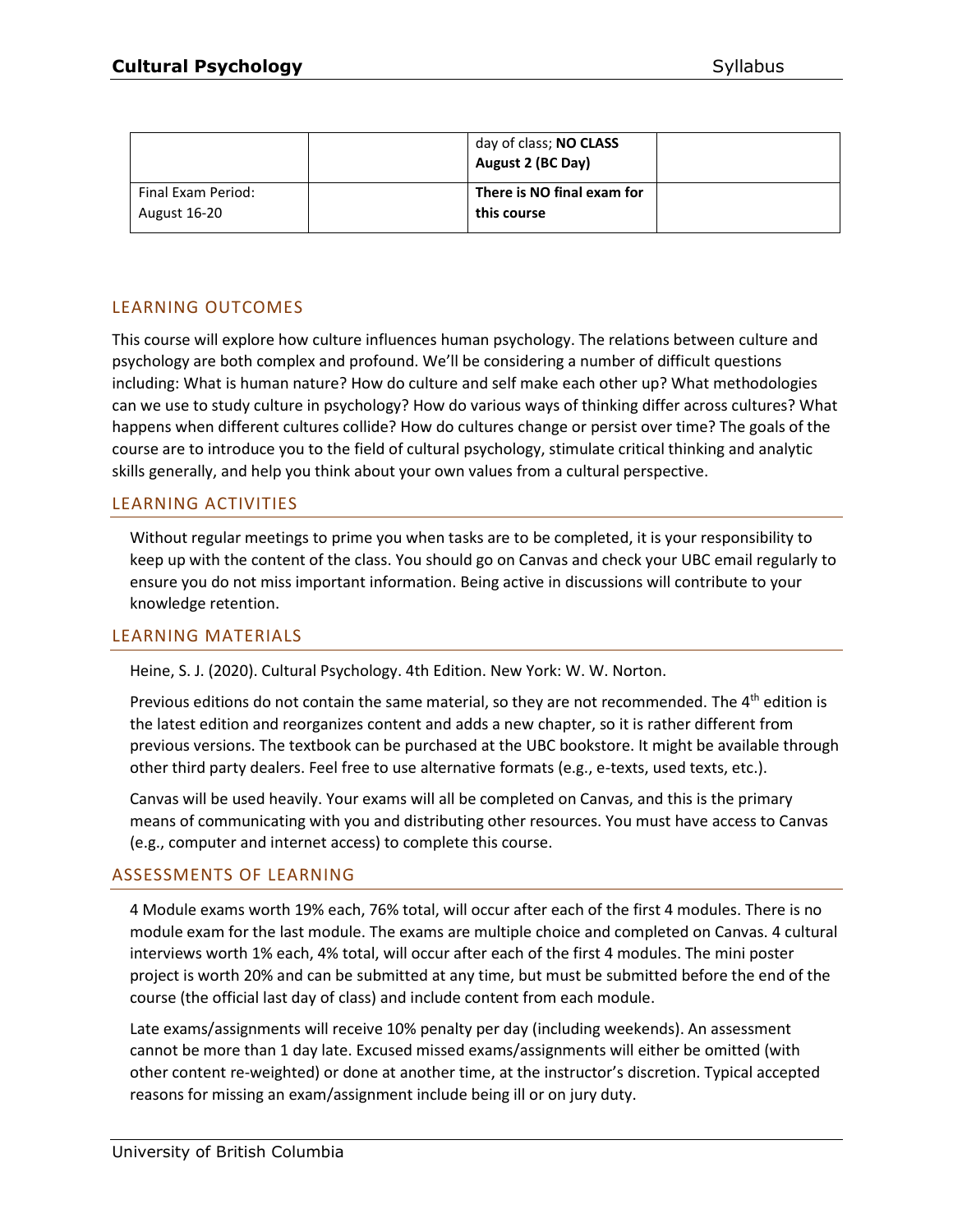# UNIVERSITY POLICIES

UBC provides resources to support student learning and to maintain healthy lifestyles but recognizes that sometimes crises arise and so there are additional resources to access including those for survivors of sexual violence. UBC values respect for the person and ideas of all members of the academic community. Harassment and discrimination are not tolerated nor is suppression of academic freedom. UBC provides appropriate accommodation for students with disabilities and for religious observances. UBC values academic honesty and students are expected to acknowledge the ideas generated by others and to uphold the highest academic standards in all of their actions.

Details of the policies and how to access support are available on **[the UBC Senate website.](https://senate.ubc.ca/policies-resources-support-student-success)**

# OTHER POLICIES

## **Departmental policy on grade distribution**

All psychology courses are required to meet the grade distributions as described below. This is done in order to "maintain equality among sections and conformity to University, Faculty, and Department norms". Thus scaling of grades may take place. If the grades are scaled, any extra credits that are earned will be added to your grades after the scaling. Because of the potential need for scaling, "students should therefore note that an unofficial grade given by an instructor might be changed by the faculty, department, or school. Grades are not official until they appear on a student's academic record."

#### **Psyc 300 and 400-level courses**

|               | Class Performance |    | Mean Standard Deviation |  |
|---------------|-------------------|----|-------------------------|--|
| Good class    |                   |    |                         |  |
| Average class |                   | 68 |                         |  |
| Weak class    |                   | 66 |                         |  |

## **Academic Dishonesty**

Please review the UBC Calendar "Academic regulations" for the university policy on cheating, plagiarism, and other forms of academic dishonesty. Also visit www.arts.ubc.ca and go to the students' section for useful information on avoiding plagiarism and on correct documentation. The Department of Psychology is currently implementing software designed to detect cheating on multiple choice exams. This software will be used to analyze the response patterns of all students taking these exams, and suspicious parties will be pursued to the fullest extent dictated by the guidelines of the University.

## **Accomodations**

The University accommodates students with disabilities who have registered with the Disability Resource Centre. The University accommodates students whose religious obligations conflict with attendance,